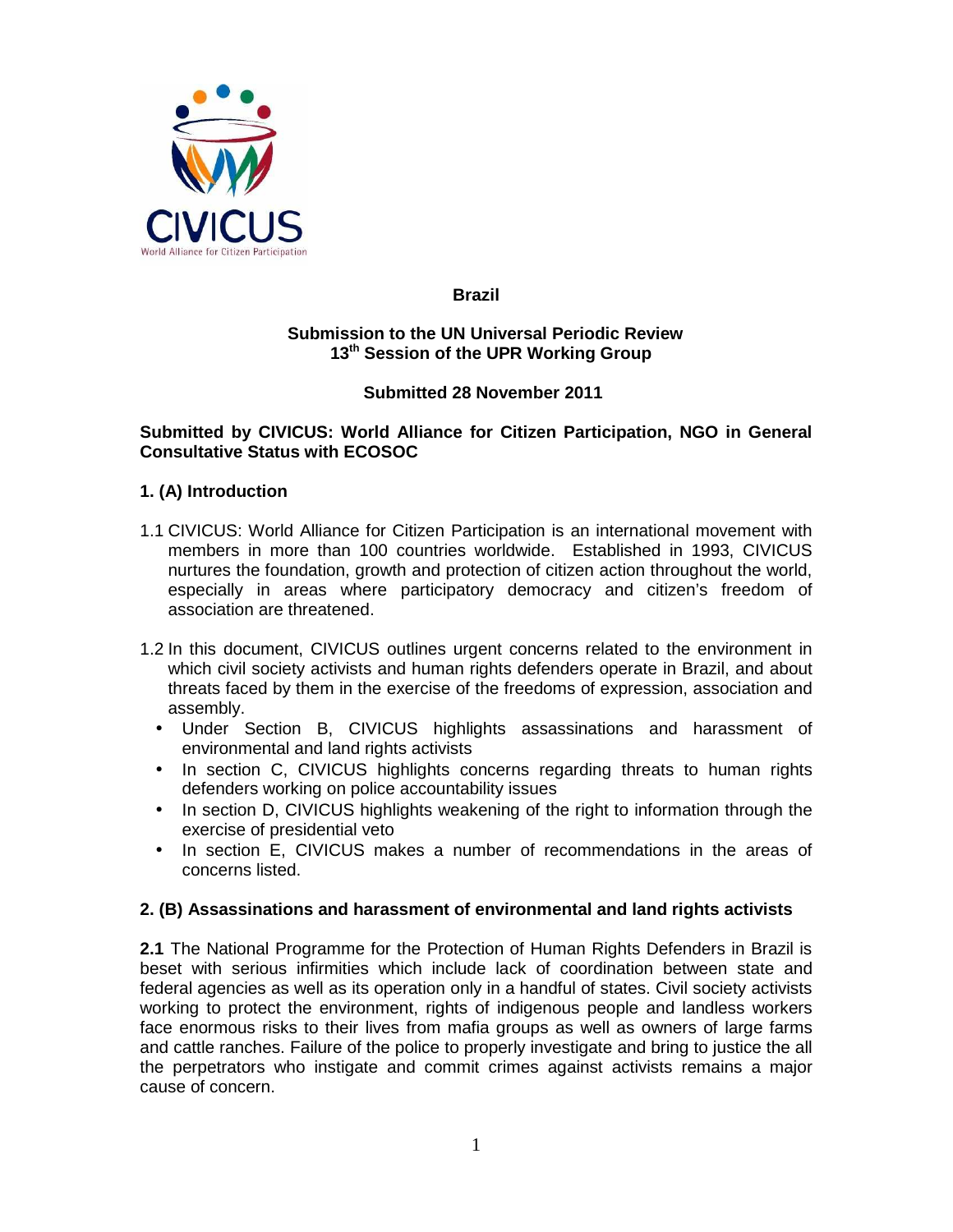**2.2** In course of 2010-2011, a number of environmental activists were murdered by hired gunmen to prevent them from pursuing complaints with the authorities in the states of Para and Rodondia. The victims include Mr Adelino Ramos, a prominent land rights activist campaigning against illegal logging activities in the rain forest; Mr Joao Chupel Primo, who had lodged numerous complaints of illegal logging in national forest areas; and a couple working for over two decades to protect the rain forest- Mr Jose Claudio Ribeiro da Silva and Ms Maria do Espírito Santo da Silva. Many of the murdered activists had complained previously about death threats issued to them.

**2.3** There are also reports of the police actively conniving with powerful vested interests to harass and prevent environmental activists from protecting the rights of indigenous people. In June 2010, Ms Gliceria Jesus da Silva member of the National Indigenous Policy Commission was detained and charged with "robbery" by the police a day after she represented concerns about violence against her indigenous Tupinamba community to the then President of Brazil.

# **3. (C) Threats to human rights defenders working on police accountability issues**

**3.1** Despite efforts by the Brazilian government to establish institutions to make the police accountable, excessive use of force by the police and their complicity in human rights violations remains rife in the country.

**3.2** The overall atmosphere in which the police routinely rely on violence to control criminal activities poses additional risks for civil society activists documenting and highlighting violations committed by police officials. In February 2011, Mr Sebastiao Bezerra da Silva who was involved in documenting extrajudicial executions, torture and other human rights violations by the police was found murdered on a farm in Tocantins state. He had previously reported threats to his life on account of his professional activities as a human rights defender.

## **4 (D) Weakening of the right to information through the exercise of presidential veto**

**4.1** In November 2011, a long standing demand of civil society for freedom of information legislation was finally met. This law to advance the constitutional right to freedom of information holds enormous potential for civil society to challenge endemic corruption in Brazil as well as to obtain information regarding human rights violations.

**4.2** A presidential veto was exercised over the provision in the original bill passed by Parliament which required mandatory notification to the Public Prosecutor's Office in instances where access to information essential to safeguard human rights was denied. Exercise of presidential veto on this key provision to safeguard human rights has weakened the constitutional right to information.

## **5. (E) Recommendations to the Government of Brazil**

5.1 CIVICUS calls on the Brazilian Government to create an enabling environment for civil society to operate in accordance with the rights enshrined in the Constitution of Brazil, the ICCPR and the UN Declaration on Human Rights Defenders.